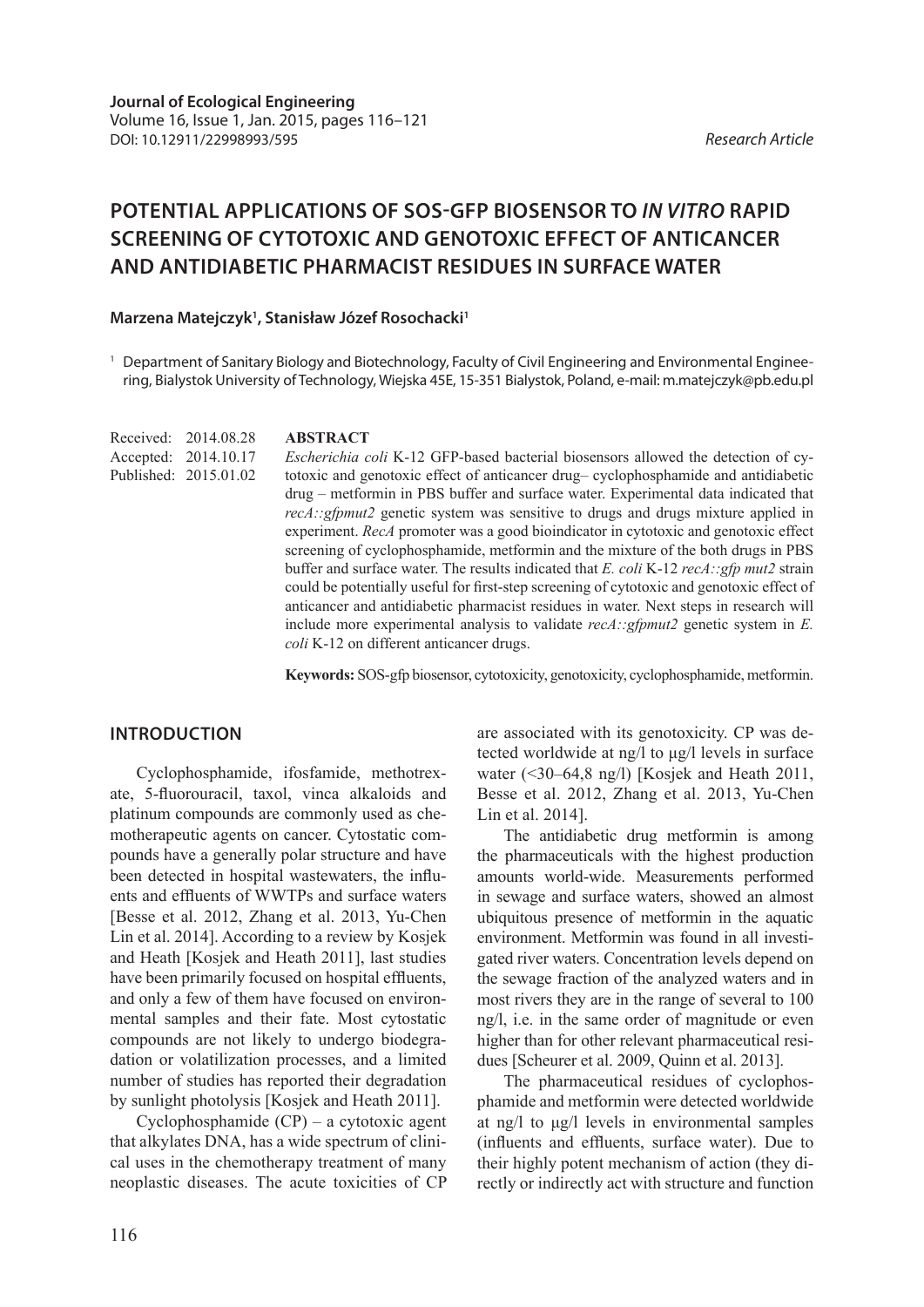of DNA) these specific groups of drugs are conceived to be hazardous to living organisms and human health. There is a need to target them with environmental significance, quantify them, and assess their cytotoxic and genotoxic risk to living organisms [Scheurer et al. 2009, Kosjek and Heath 2011, Besse et al. 2012, Quinn et al. 2013, Zhang et al. 2013, Yu-Chen Lin et al. 2014].

In case of cytotoxicity and genotoxicity assessment bioassays are valuable bacterial assays based on genetically modified bacteria carrying a SOSregulon, DNA damage-inducible *recA* promoter upstream of enhanced-mutant variant of *gfp* gene that is expressed when DNA repair is induced by chemical agents. So far, several constructs were tested, the SOS-*gfp* biosensor with *recA* promoter was found to be highly sensitive to the detection of carcinogens, cyto- and genotoxins. In such living cell systems, bacteria are especially attractive due to their rapid growth rate, low cost, and easy handling [Ptitsyn et al., 1997, Kostrzyńska et al. 2002, Zaslaver et al. 2004, Matejczyk 2010, Alhandrami and Paton 2013, Park et al. 2013].

The aim of the present study was to evaluate the potential applications of SOS-*gfp* biosensor for *in vitro* rapid screening of cytotoxic and genotoxic effect of residues of anticancer and antidiabetic pharmacist in water. In experiment reporter strains of *Escherichia coli* K-12 *recA*::*gfpmut2* with a plasmid-borne transcriptional fusion between DNA-damage, genotoxin inducible *recA* promoter involved in the SOS regulon response and fast folding GFP variant reporter gene-*gfpmut2* was used.

In the presented data more stable and fast folding mutant of *gfp* gene – *gfpmut2* with excitation and emission wavelengths of 485 and 507 nm was used [Zaslaver et al. 2004].

# **MATERIALS AND METHODS**

**Bacteria strain and plasmid.** In the experiment genetically modified *Escherichia coli* K-12 MG1655 logarythmic phase cells: *Escherichia coli* K-12 *recA*::*gfpmut2* and *Escherichia coli* K-12 *promoterless*::*gfpmut2* were used (a gift from Prof. Uri Alon, Department of Molecular Cell Biology & Department of Physics of Complex Systems, Weizmann Institute of Science Rehovot, Israel). They contained a pUA66 plasmid-borne transcriptional fusion between DNA-damage, genotoxinsensitive *recA* promoter involved in the SOS regulon response and fast folding GFP variant reporter gene-*gfpmut2* [Zaslaver et al. 2004].

**Bacteria growth condition.** *Escherichia coli* K-12 MG1655 strains: *Escherichia coli* K-12 *recA*::*gfpmut2* and *Escherichia coli* K-12 *promoterless*::*gfpmut2* were cultured overnight in LB agar medium (Merck, Germany) at 30 °C supplemented with 100 µg/ml of kanamycin (Sigma-Aldrich, Germany). Colonies were carried to LB broth medium (10 g NaCl, 10 g tryptone and 5 g yeast extract per 1000 ml of distilled water) with 100 µg/ml of kanamycin and incubated overnight at 30 °C. After that, bacteria cultures were refreshed in LB broth medium with 100 µg/ml of kanamycin and were cultivated to logarithmic phase of growth (2 hour cultivation). Following that, the cells were washed with PBS buffer (1.44  $g Na<sub>2</sub>HPO<sub>4</sub>, 0.24 g KH<sub>2</sub>PO<sub>4</sub>, 0.2 g KCl, 8 g NaCl$ per 1000 ml of destilled water, pH=7).

**Monitoring of bacteria growth and bacteria concentration.** At the start of the experiment the initial bacteria cells density was standardized to  $OD = 0.2$  (Optical Density) value by the use of spectrophotometer (Perkin Elmer Enspire 2300) at wavelength of 600 nm. The concentration of bacteria cells per ml of PBS was assessed by series dilutions system and expressed as Colony Forming Units per ml (CFU/ml) values. The growth dynamic of bacteria strains treated with CP (Sigma Aldrich, USA Company) and metformin (Bialystok pharmacy) was monitored with the use of standard spectrophotometer analysis of Optical Density values at wavelength of 600 nm. The values of bacteria growth inhibition (GI) during the treatment with drugs at the start of bacteria incubation with drugs - time 0 and after 3 and 24 hours were calculated according to the formula: GI  $(\%)=OD_{cs}(\%)$  $-\text{OD}_{\text{DS}}(\%)$ , Where:  $\text{OD}_{\text{CS}}(\%)$  – Optical Density of control sample =100%,  $\overline{OD}_{DS}$  (%) – Optical Density of bacteria samples treated with drugs.

Bacteria cells treatment with cyclophosphamide and metformin: 1 ml of stationary phase bacteria cells  $(1\times10^8 \text{ CFU/ml}; \text{OD}=0.2)$  were suspended in 4 ml of PBS buffer and the following drugs were used in testing: cyclophosphamide (CP), metformin (M) and CP+metformin (CP+M) in five different concentrations, for CP: 0,0001; 0.001; 0.01; 0.1 and 1 mg/ml; for metformin: 0.3; 0.7 and 1 mg/ml. For CP+metformin three different combinations were used: (1) 0.0001+0.3; 0.001+0.3; 0.01+0.3; 0.1+0.3 and 1+0.3 mg/ml; (2) 0.001+0.7; 0.001+0.7; 0.01+0.7; 0,1+0,7 and 1+0.7 mg/ml and (3) 0.001+1; 0.001+1; 0.01+1;  $0.1+1$  and  $1+1$  mg/ml. Bacteria strains were incu-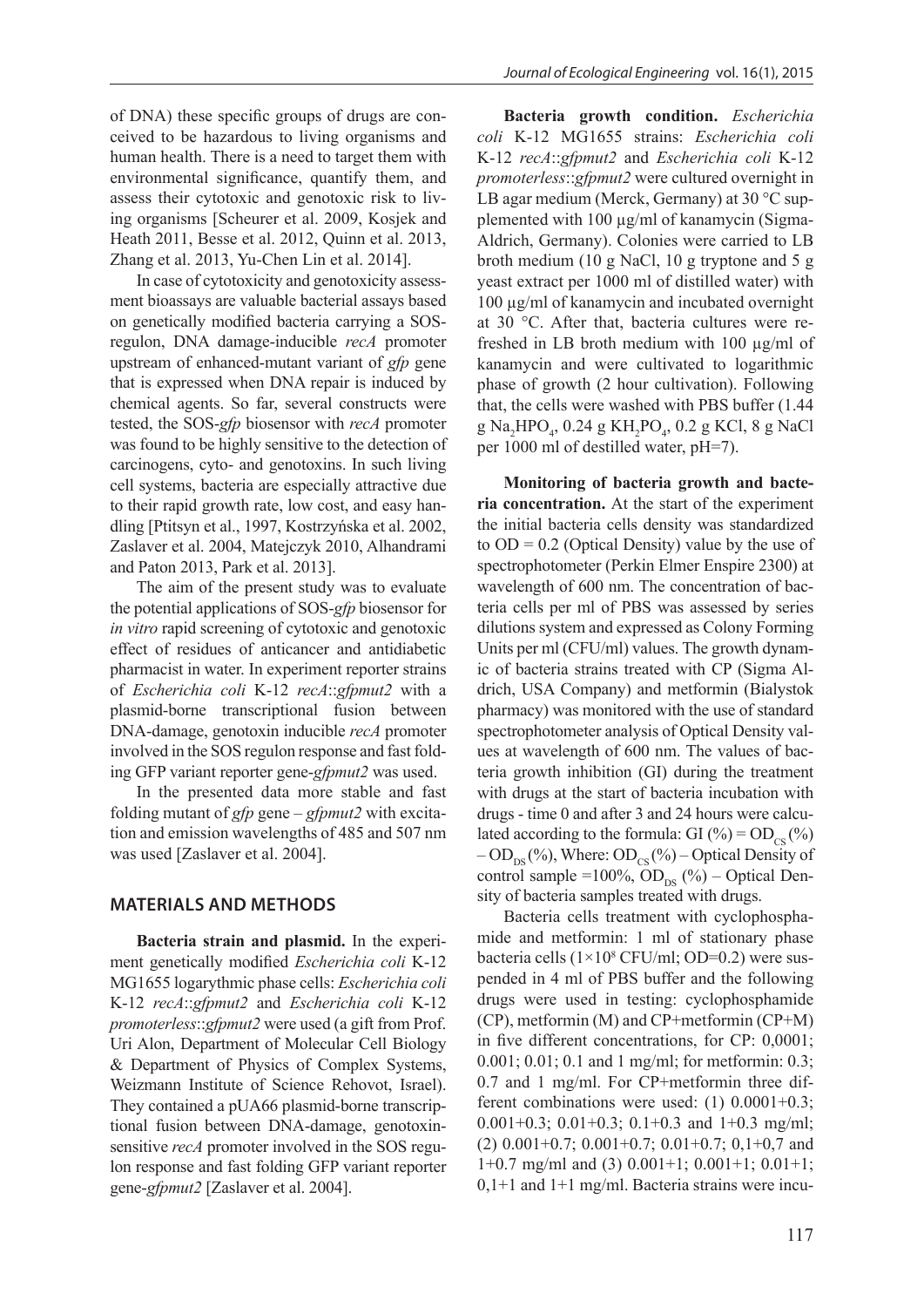bated with drugs in 3 and 24 hours at 30 °C. Drugs concentrations were selected experimentally and after reviewing the reference recommendation [Rhizos and Elisaf 2013]. The time of bacteria incubation with drugs (3h and 24 h) was estimated for monitoring the sensitivity of recA::gfp genetic construct for quickly (3 h) and later (24 h) response. The control sample – Escherichia coli K-12 recA::gfpmut2 strain in PBS buffer was not treated with drugs. To verify the correct activity of recA promoter, Escherichia coli K-12 strain containing pUA66 plasmid without promoter – Escherichia coli K-12 promoterless::gfpmut2  $\binom{(20)-3}{6}$ was used as a control. Additionally, to assess  $\bullet$  for the level of genotoxic sensitivity of recA::gfpmut2 construct,  $\frac{24}{9}$  acetone was used as a negative control and parison 50  $\mu$ M methylnitronitrosoguanidine (MNNG,  $\frac{1}{\cos(1/2)}$ known genotoxin) as positive control [Ptitsyn et.  $\frac{1001 \text{ Sal}}{24}$ al. 1997, Kostrzyńska et. al. 2002].

**Bacteria cells treatment with cyclophos**phamide and metformin in surface water. Sur-<br>coloulated face water samples were collected in sterile flasks from Białka river. Samples were sterilized by fil-<br>fluorescence tration. 1 ml of logarythmic phase bacteria cells **DNA**-dan  $(2 \times 10^8 \text{ CFU/ml}; \text{OD=0.2})$  was suspended in 4 ml of surface water at combination of CP  $(0.1 \text{ mg/m})$  was used as a control of CP  $(0.1 \text{ mg/m})$ ml) and metformin (1 mg/ml) used in genotoxicity testing. Drug concentrations were selected sample. The to the highest stimulation of  $gfp$  gene expression potency of in PBS buffer (for  $IF = 10.42$ ). The conditions of bacteria incubations and the control protocols **ins.** The F were the same as above.  $S = \frac{1}{2}$  samples were collected in sterile flash river. Samples  $\frac{1}{2}$  river.

Analytical method for the intensity of  $gfp$  is  $\frac{10 \text{ FUsyn}}{50001 \text{ cm}}$ **gene fluorescence (FI) analysis.** After exposi-<br>its induction tion of bacteria cultures to tested drugs strains were washed with PBS buffer and the intensity  $\overrightarrow{S}$  Statist of fluorescence of *gfp* gene in the volume of 1  $\theta$  ducted in the conditions of back of  $\theta$ ml of bacteria cells suspension  $(1\times10^4 \text{ CFU/ml})$ in PBS buffer was measured with spectrofluorometer (Perkin Elmer Enspire 2300). The mea-<br>analyzed v surements were taken at excitation and emission  $\frac{1}{x}$  vees inclusion wavelengths of 485 and 507 nm.  $\frac{1}{2}$  in the com

**Assessment of SFI values.** The specific fluo-<br>between d rescence intensity (SFI) value which is defined as  $\frac{v}{x}$ the fluorescence intensity (FI) divided by the optical density  $(OD)$  measured at each time point at **RESULTS** 600 nm was calculated according to the following formula to detect the level of genotoxic activity of  $\overline{p}$ drugs:  $SFI = \frac{FI}{OD}$ , where:  $SFI$  – Specific Fluores-<br>MG1655 the strains at excitation and emission wavelengths that separation and  $\frac{1}{8}$ cence Intensity, *FI* – the Fluorescence Intensity of

of 485 and 507 nm, *OD* – Optical Density at 600 nm of the strains.

**Detection of S***gfpexp.* **and I***gfpexp.* **values.** For each concentration of the tested drugs the levels of stimulation of *gfp* ( $S_{g/pcxp}$ ) or inhibition ( $I_{g/pcxp}$ ) were calculated, according to the formulas:

- for the SFI values with an increase with the level of *gfp* expression (CP and CP+metformin) in comparison with the control sample: S<sub>gpexp.</sub>  $(\%) = \text{SFI}_{\text{DS}}(\%)-\text{SFI}_{\text{CS}}(\%),$  where  $\text{SFI}_{\text{DS}}(\%)$ – SFI values for tested drugs sample,  $\text{SFI}_{\text{cs}}$  $(\%)-$  SFI for control sample, =100%,
- for the SFI values with a decrease with the level of *gfp* expression (metformin) in comparison to the control sample:  $I_{\text{gfpexp}}(% )$  = SF- $I_{CS}$  (%) – SFI<sub>DS</sub> (%), SFI<sub>CS</sub> (%) – SFI for control sample,  $=100\%$ ,  $SFI_{DS}$  (%) – SFI values for tested drugs sample.

**Assessment of**  $\mathbf{F}_{\text{I}}$  **values.** For each concentration of the tested drugs induction factors  $(F_1)$  were calculated.  $F_{I} = (FI_{I}/OD_{0})/(FI_{0}/OD_{I})$ , where  $FI_{I}$  is the fluorescence intensity of the culture treated with  $DNA$  – damaging compound;  $FI$ <sub>0</sub> is the fluorescence intensity of the control sample without genotoxin;  $OD<sub>1</sub>$  is the optical density at 600 nm of treated culture and  $OD_0$  is the optical density of the control sample. The FI, S*gfpexp.* and I*gfpexp.* values express the potency of genotoxic activity of both drugs.

**Classification of tested drugs as genotoxins.** The  $F_1$  values were calculated for classification of the tested drugs as genotoxins. According to Ptitsyn et. al. [1997] and Kostrzyńska et. al. [2002], genotoxin was identified as a chemical if its induction factor was 2 or more  $(F_1 \geq 2)$ .

**Statistical analysis.** Experiments were conducted in three independent series. Statistical data obtained in this study are expressed as mean *±*  standard deviation (SD) for  $n = 6$ . The data were analyzed with the use of standard statistical analyses, including one-way Student`s test for multiple comparisons to determine the significance between different groups. The values of *P*<0.05 were considered as significant.

# **RESULTS**

Logarithmic phase *Escherichia coli* K-12 MG1655 *recA*::*gfpmut2* strain treatment with cyclophosphamide (CP) and metformin (M) showed that separate administration of both drugs caused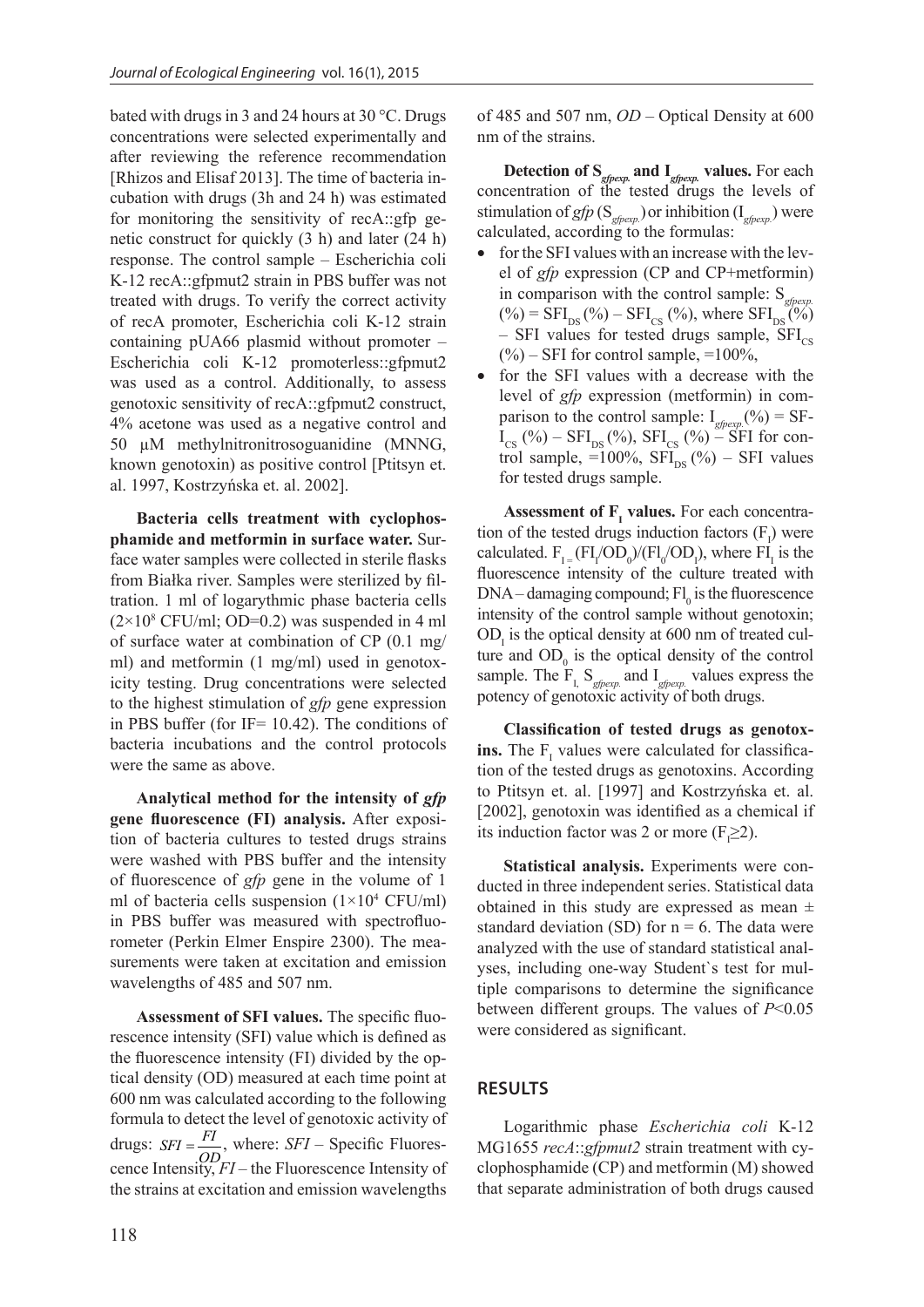a significant dose- and time-dependent decreased (*P*<0.05) in SFI value and increased the inhibition of *recA* promoter activity and intensified I*gfpexp.* value compared to non-treated cells in PBS buffer (control sample) (Table 1). A sustained decrease in SFI values was observed after 24 hours incubation of bacteria cells with both drugs.

3 h and 24 h simultaneous co-administration of CP+M to a logarithmic phase the bacteria (especially up to 24 h) significantly modulated CP activity and intensified the sensitivity of *recA* promoter and *gfp* gene expression and stimulated SFI,  $F_I$  ( $F_I \geq 2$ ) and S<sub>gfpexp.</sub> values compared to control sample and samples treated separately with CP and M. Progressive significant stimulation of SFI,  $F_I$  and  $S_{g\ell p \epsilon x p}$  values were obtained for higher concentration of CP (1; 0.1; 0.01; 0.001 mg/ml) and M  $(1; 0.7$  mg/ml) during 3 h and 24 h incubation comparing to control sample. The maximum point for *recA* promoter stimulation was observed for co-adminiastration of 0.1 mg/ml CP and 1 mg/ ml M in 24 h (S*gfpexp.*= 838%).

**Table 1.** SFI values for logarithmic phase E. coli K-12 recA::gfp mut2 treated with cyclophosphamide (CP), metformin (M) and combination of CP and metformin (CP+M) in three different metformin concentrations (0.3; 0.7; 1 mg/ml) in comparison with the control sample (bacteria strain in PBS buffer)

| CP<br>(mg/ml) | M<br>(mg/ml) | t           | Control sample<br><b>SFI±SD</b> | M<br><b>SFI±SD</b>      | gfp exp<br>(%) | CP<br><b>SFI±SD</b>            | $I_{gfp\;exp}$ $(\%)$ | $CP+M$<br><b>SFI±SD</b>        | $F_{\rm i}$ | $S_{\text{gfp} \text{ exp.}}$ $\frac{(9/6)}{2}$ |
|---------------|--------------|-------------|---------------------------------|-------------------------|----------------|--------------------------------|-----------------------|--------------------------------|-------------|-------------------------------------------------|
| 1             | 0.3          | 3           | 18.45±3.43                      | 15.54±2.84              | 15.8           | $16.23 \pm 2.3$ "              | 12                    | 22.30±2.45*bc                  |             |                                                 |
|               |              | 24          | 38.90±6.56                      | 31.12±4.20 <sup>a</sup> | 20             | 19.34±2.73ab                   | 50                    | $103 \pm 8.20$ abc             | 2.65        | 165                                             |
|               | 0.7          | 3           | 18.45±3.43                      | 14.14±3.84*             | 15.8           | $16.23 \pm 2.3$ "              | 12                    | 41.0±4.40abc                   | 2.22        | 122                                             |
|               |              | 24          | 38.90±6.56                      | 27.65±4.43ª             | 20             | 19.34±2.73ab                   | 50                    | $163 \pm 8.23$ <sup>abc</sup>  | 4.20        | 320                                             |
|               | 1            | 3           | 18.45±3.43                      | 13.70±2.03              | 15.8           | 16.23±2.3 <sup>tb</sup>        | 12                    | 89±6.40abc                     | 4.82        | 382                                             |
|               |              | 24          | 38.90±6.56                      | 25.30±3.43ª             | 20             | 19.34±2.73ab                   | 50                    | 270±10.75abc                   | 6.94        | 594                                             |
| 0.1           | 0.3          | 3           | 18.45±3.43                      | 15.54±2.84              | 15.8           | 17.14±2.22"                    | 7                     | 21.14±2.54 <sup>*b*</sup>      |             |                                                 |
|               |              | 24          | 38.90±6.56                      | 31.12±4.20 <sup>a</sup> | 20             | 21.14±2.73ab                   | 55.66                 | $130 \pm 8.43$ <sup>abc</sup>  | 3.34        | 134                                             |
|               | 0.7          | 3           | 18.45±3.43                      | 14.14±3.84 <sup>*</sup> | 15.8           | 17.14±2.22"                    | $\overline{7}$        | 38±3.10 <sup>abc</sup>         | 2.06        | 106                                             |
|               |              | 24          | 38.90±6.56                      | 27.65±4.43ª             | 20             | 21.14±2.73ab                   | 55.66                 | 240±9.20abc                    | 6.17        | 517                                             |
|               | 1            | 3           | 18.45±3.43                      | 13.70±2.03              | 15.8           | 17.14±2.22 <sup>*b</sup>       | $\overline{7}$        | 150±7.20abc                    | 8.13        | 713                                             |
|               |              | 24          | 38.90±6.56                      | 25.30±3.43ª             | 20             | 21.14±2.73 <sup>a*</sup>       | 55.66                 | $365 \pm 11.30$ <sup>abc</sup> | 9.38        | 838                                             |
| 0.01          | 0.3          | $\mathsf 3$ | 18.45±3.43                      | 15.54±2.84              | 15.8           | 17.93±1.92"                    | 2.8                   | 20.12±1.13 <sup>*b*</sup>      |             |                                                 |
|               |              | 24          | 38.90±6.56                      | 31.12±4.20 <sup>a</sup> | 20             | 22.30±2.45 <sup>ab</sup>       | 42.67                 | 98±5.45 <sup>abc</sup>         | 2.52        | 152                                             |
|               | 0.7          | 3           | 18.45±3.43                      | 14.14±3.84              | 15.8           | 17.93±1.92 <sup>*b</sup>       | 2.8                   | 32±2.22abc                     |             |                                                 |
|               |              | 24          | 38.90±6.56                      | 27.65±4.43ª             | 20             | 22.30±2.45 <sup>ab</sup>       | 42.67                 | 160±7.24abc                    | 4.11        | 311                                             |
|               | 1            | 3           | 18.45±3.43                      | 13.70±2.03              | 15.8           | 17.93±1.92 <sup>*b</sup>       | 2.8                   | 121±6.23abc                    | 6.56        | 556                                             |
|               |              | 24          | 38.90±6.56                      | 25.30±3.43ª             | 20             | 22.30±2.45 <sup>a*</sup>       | 42.67                 | 200±9.17abc                    | 5.14        | 414                                             |
| 0.001         | 0.3          | 3           | 18.45±3.43                      | 15.54±2.84              | 15.8           | 18.02±2.43"                    | 2.33                  | 24.22±2.46 <sup>"b*</sup>      |             |                                                 |
|               |              | 24          | 38.90±6.56                      | 31.12±4.20 <sup>a</sup> | 20             | 29.34±2.93"                    | 24.58                 | $120 \pm 6.56$ <sup>abc</sup>  | 3.08        | 208                                             |
|               | 0.7          | 3           | 18.45±3.43                      | 14.14±3.84              | 15.8           | 18.02±2.43 <sup>%</sup>        | 2.33                  | 36±3.74 <sup>abc</sup>         |             |                                                 |
|               |              | 24          | 38.90±6.56                      | 27.65±4.43ª             | 20             | $29.34 \pm 2.93$ <sup>a*</sup> | 24.58                 | 180±8.40abc                    | 4.63        | 363                                             |
|               | 1            | 3           | 18.45±3.43                      | 13.70±2.03 <sup>*</sup> | 15.8           | 18.02±2.43 <sup>tb</sup>       | 2.33                  | 110±6.10abc                    | 5.96        | 496                                             |
|               |              | 24          | 38.90±6.56                      | 25.30±3.43ª             | 20             | 29.34±2.93 <sup>ab</sup>       | 24.58                 | 130±7.23abc                    | 3.34        | 234                                             |
| 0.0001        | 0.3          | 3           | 18.45±3.43                      | 15.54±2.84              | 15.8           | 18.28±2.87 <sup>%</sup>        | 0.9                   | 20±1.76 <sup>*b*</sup>         |             |                                                 |
|               |              | 24          | 38.90±6.56                      | 31.12±4.20 <sup>a</sup> | 20             | 37.34±3.83 <sup>tb</sup>       | 4                     | $40\pm4.84^{\text{b}}$         |             |                                                 |
|               | 0.7          | 3           | 18.45±3.43                      | 14.14±3.84 <sup>*</sup> | 15.8           | 18.28±2.87 <sup>%</sup>        | 0.9                   | 26±2.24 <sup>*b*</sup>         |             |                                                 |
|               |              | 24          | 38.90±6.56                      | 27.65±4.43ª             | 20             | 37.34±3.83 <sup>%</sup>        | 4                     | 42±4.32 <sup>*b*</sup>         |             |                                                 |
|               | 1            | 3           | 18.45±3.43                      | 13.70±2.03              | 15.8           | 18.28±2.87 <sup>%</sup>        | 0.9                   | $23.3 \pm 3.16^{b*}$           |             |                                                 |
|               |              | 24          | 38.90±6.56                      | 25.30±3.43ª             | 20             | 37.34±3.83 <sup>tb</sup>       | 4                     | 48.30±5.03*b*                  |             |                                                 |

**Comments:**  $T$  – time of bacteria strain incubation with drugs,  $FI$  – induction factor values, Igfpexp.  $(\%)$  – the percent of inhibition of gfp expression after treatment of bacteria cells with M and CP in comparison with the control sample (100%), Sgfpexp. (%) – the percent of stimulation of gfp expression after treatment of bacteria cells with CP and CP+M in comparison with the control sample (100%). Data points represent mean values  $\pm$  SD; n=6; a - significantly different from control (p<0.05); b - significantly different from metformin (M) group (p<0.05); c - significantly different from cyclophosphamide (CP) group  $(p<0.05)$ ;  $*$  - no significantly different.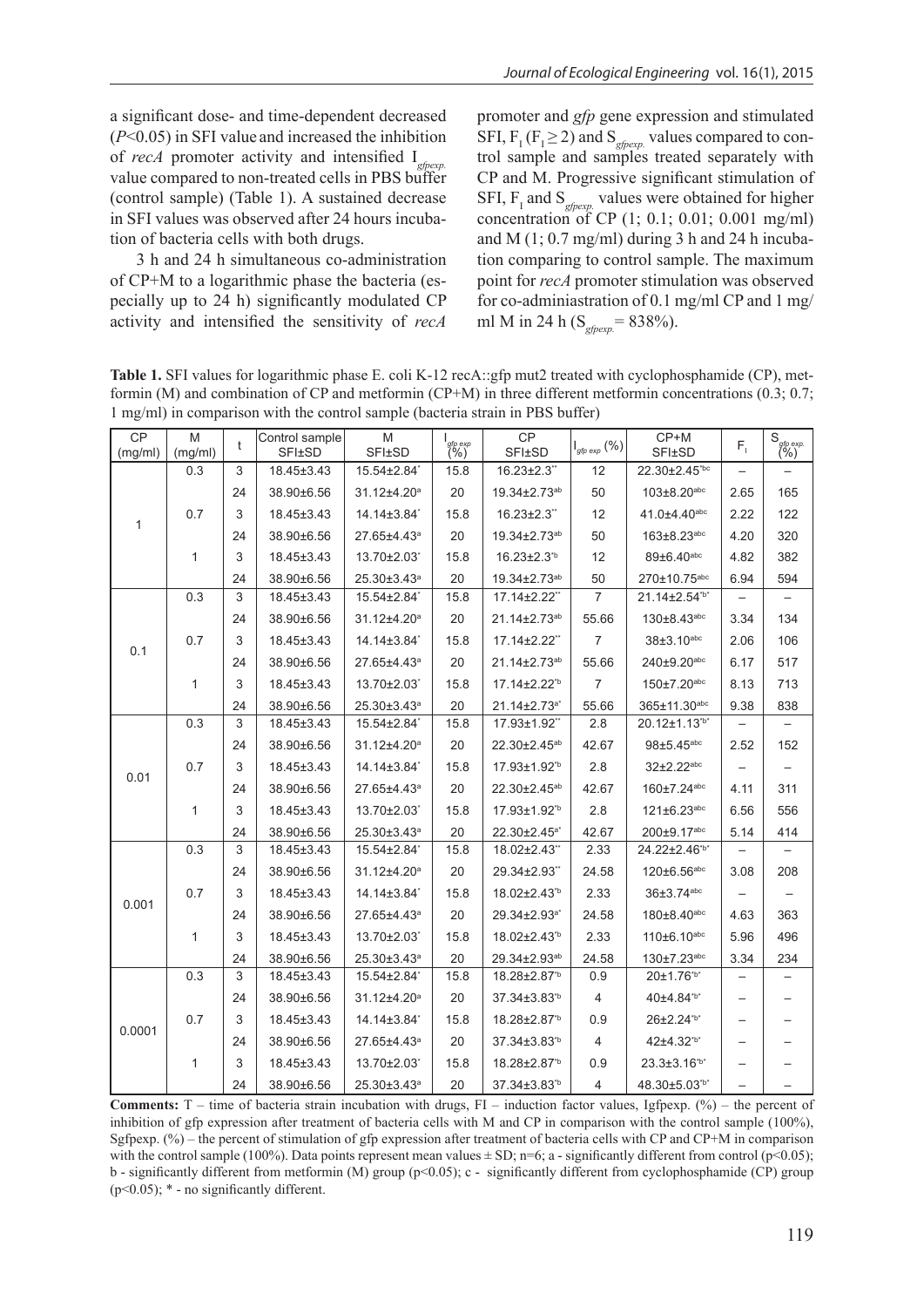In case of bacteria incubation bacteria incubation with CP and M administrated separately there was no increase in  $F_I$  values ( $F_I \ge 2$ ) for two phases of bacteria cells. F<sub>r</sub> values  $\geq 2$  were obtained for the highest concentration of CP and M in simultaneous co-administration of both drugs. The treatment of bacteria with the smallest concentration of CP (0.0001 mg/ml) resulted in a progressive decrease in  $F_I$  (below 2) values.

The monitoring of bacteria cultures growth (OD) at the start of bacteria incubation (time 0) and after 3 and 24 h with drugs, indicated significant increase in GI (growth inhibition) values for all tested concentration of M and CP in 24 h treatment. Simultaneous action of both drugs on bacteria cells significantly enhanced the growth inhibition values in 24 h incubation in comparison to separate administration of the drugs and comparable to control sample. In shorter time (3 h) of drugs influence on bacteria cells, there were no statistically important differences for OD values.

Metformin, in relation to CP caused statistically significant increase in the cytotoxic and genotoxic activity of CP. Logarithmic phase prolonged treatment (up to 24 h) of bacteria cells with metformin at concentrations of 0.7 and 1 mg/ml significantly influenced the growth inhibition of bacteria. After 3 h of incubation there were no significant changes in OD values. Bacteria incubated with PBS buffer (control sample) without any drug, resulted in no statistical differences in OD value from 0 to 24 hours of continuous cultivation.

The treatment of *gfp* biosensor bacteria strain in surface water (n=6) enhanced the sensitivity of *recA::gfpmut2* genotoxic system and increased the stimulation of *gfp* expression and SFI value in comparison to incubation in PBS buffer. Prolonged treatment (up to 24 h) of bacteria cells with combination of CP (0.1 mg/ml) and metformin (1 mg/ml) in surface water significantly influenced *gfp* expression with the maximum values of IF=13.20 and 1220% of S<sub>ofpexp</sub> values comparable to control sample.

# **DISCUSSION**

Previous studies showed that *recA* promoter was induced by known genotoxins and selected anticancer drugs [Ptitsyn et al. 1997, Kostrzyńska et al. 2002, Zaslaver et al. 2004, Matejczyk 2010, Alhandrami and Paton 2013, Park et al. 2013]. According to the results obtained in our experiment M in simultaneous co-administration with CP was shown to modulate and dramatically increase the reactivity of *recA* promoter in relation to separate bacteria treatment with CP and M.

Amador et. al. [2012] indicated, that chronic metformin exposure may be potentially genotoxic *in vitro*. The results of the above experiment provided the confirmation of the possible influence of metformin on the genes, especially in quickly dividing cells, because in 50% of cases there were significant differences (comparable to the control sample) in the level of *recA* promoter sensitivity and *gfp* expression after logarithmic phase bacteria treatment with the whole applied concentrations of metformin and in longer time of incubation (up to 24 h).

Our results indicated that prolonged exposure of bacteria to metformin (up to 24 h) in coadministration with CP resulted in a progressive stimulation of *recA* promoter reactivity and *gfp*  gene expression. F<sub>1</sub> values  $\geq 2$  were obtained for CIS+M after 24 hours and for 3 h of incubation. The strongest stimulation of *recA* promoter and *gfp* expression was noticed after addition of the higher CP concentration  $-1$ , 0.1 and 0.01 mg/ ml than for lower concentrations of antidiabetic drug. The investigated concentrations of M and CP inhibited SFI values of bacteria growth in the logarithmic phase. It can be suggested the possible repression of *recA::gfp* genetic construct on transcription by both drugs. Our results showed that CP treatment significantly inhibited *E. coli* K-12 longer (up to 24 h) bacteria cells growth. Metformin could has cytotoxic effect by inhibition of bacteria cells growth, for highest applied concentrations and 24 h treatment. CP is a very active drug, especially for dividing cells. The above data confirmed that coadministration of CP+M importantly intensified cytotoxic effect and *recA* promoter activity. The obtained results are in agreement with earlier empirical studies of other authors (with the use of cisplatin) who demonstrated that co-administration of metformin with chemotherapeutic agents intensified the inhibition of cancer cells proliferation and significantly improved cisplatin-induced cytotoxicity [Quinn et al. 2013]. DNA damage can initiate a cascade of cellular biological effects including cell death. The direct and indirect metformin influence on DNA could be the main biological mechanism of enhancement the cytotoxic and genotoxic activity of CP, especially in simultaneous co-administration of both drugs.